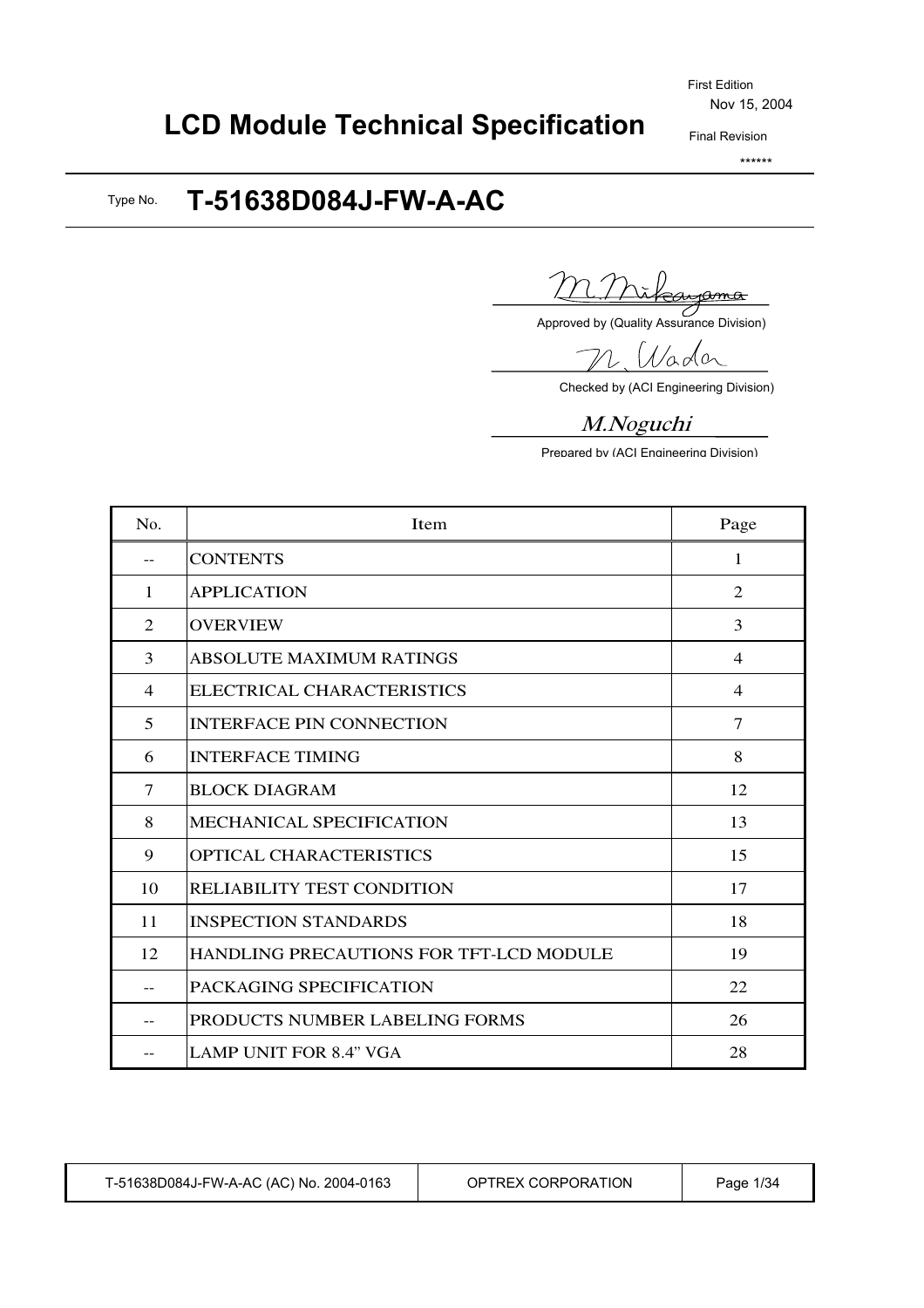### **1. APPLICATION**

This specification applies to color TFT-LCD module, T-51638D084J-FW-A-AC.

These specification papers are the proprietary product of OPTREX and include materials protected under copyright of OPTREX. No part of this document may be reproduced in any form or by any means without the express written permission of OPTREX.

OPTREX does not assume any liability for infringement of patents, copyrights or other intellectual property rights of third parties by or arising from use of a product specified in this document. No license, express, implied or otherwise, is granted under any patents, copyrights or other intellectual property rights of OPTREX or of others.

OPTREX classifies the usage of the TFT-LCD module as follows. Please confirm the usage before using the product.

(1) Standard Usage

Computers, office equipment, factory automation equipment, test and measurement equipment, communications, transportation equipment(automobiles, ships, trains, etc.), provided, however, that operation is not influenced by TFT-LCD directly.

(2) Special Usage

Medical equipment, safety equipment, transportation equipment, provided, however, that TFT-LCD is necessary to its operation.

(3) Specific Usage

Cockpit Equipment, military systems, aerospace equipment, nuclear reactor control systems, life support systems and any other equipment. OPTREX should make a contract that stipulate apportionment of responsibilities between OPTREX and our customer.

The product specified in this document is designed for "Standard Usage" unless otherwise specified in this document. If customers intend to use the product for applications other than those specified for "Standard Usage", they should contact OPTREX sales representative in advance.

OPTREX has been making continuous effort to improve the reliability of its products. Customers should implement sufficient reliability design of their application equipments such as redundant system design, fail-safe functions, anti-failure features.

OPTREX assumes no responsibility for any damage resulting from the use of the product that does not comply with the instructions and the precautions specified in this document.

Please contact and consult a OPTREX sales representative for any questions regarding this product.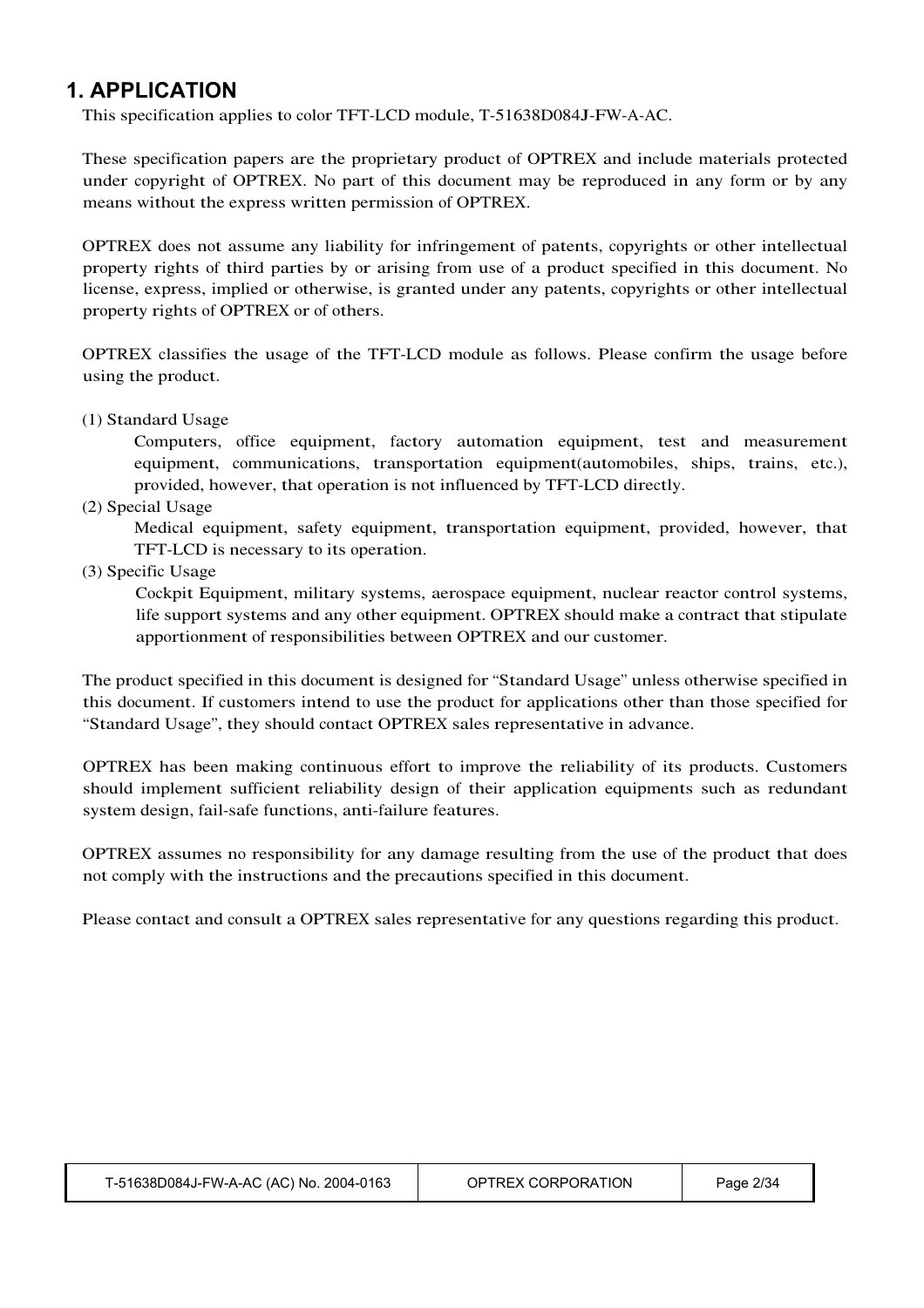### **2. OVERVIEW**

T-51638D084J-FW-A-AC is 8.4" color TFT-LCD (Thin Film Transistor Liquid Crystal Display) module composed of LCD panel, driver ICs, control circuit, and backlight unit.

By applying 6 bit digital data,  $640 \times 480$ ,  $260K$ -color images are displayed on the 8.4" diagonal screen. Input power voltage is 3.3 V for LCD driving.

The type of data and control signals are digital and transmitted via CMOS interface per Typ. 25 MHz clock cycle.

Inverter for backlight is not included in this module. General specifications are summarized in the following table:

| <b>ITEM</b>                            | <b>SPECIFICATION</b>                               |
|----------------------------------------|----------------------------------------------------|
| Display Area (mm)                      | $170.9(H) \times 128.2$ (V)<br>(8.4-inch diagonal) |
| Number of Dots                         | $640 \times 3$ (H) $\times$ 480 (V)                |
| Pixel Pitch (mm)                       | $0.267$ (H) $\times$ 0.267 (V)                     |
| <b>Color Pixel Arrangement</b>         | <b>RGB</b> vertical stripe                         |
| Display Mode                           | Normally white TN                                  |
| Number of Color                        | 260K(6 bit/color)                                  |
| Brightness $(cd/m2)$                   | 480                                                |
| Wide Viewing Angle Technology          | <b>Optical Compensation Film</b>                   |
| Viewing Angle ( $CR \ge 10$ )          | $-65-65^{\circ}$ (H) $-60-50^{\circ}$ (V)          |
| <b>Surface Treatment</b>               | Anti-reflection and hard-coating 2H                |
| <b>Electrical Interface</b>            | <b>CMOS</b>                                        |
| Optimum Viewing Angle (Contrast ratio) | 6 o'clock                                          |
| Module Size (mm)                       | 199.5 (W) $\times$ 149.0 (H) $\times$ 11.5 (D)     |
| Module Mass $(g)$                      | 360                                                |
| <b>Backlight Unit</b>                  | CCFL, 2-tubes, edge-light, replaceable             |

Characteristic value without any note is typical value.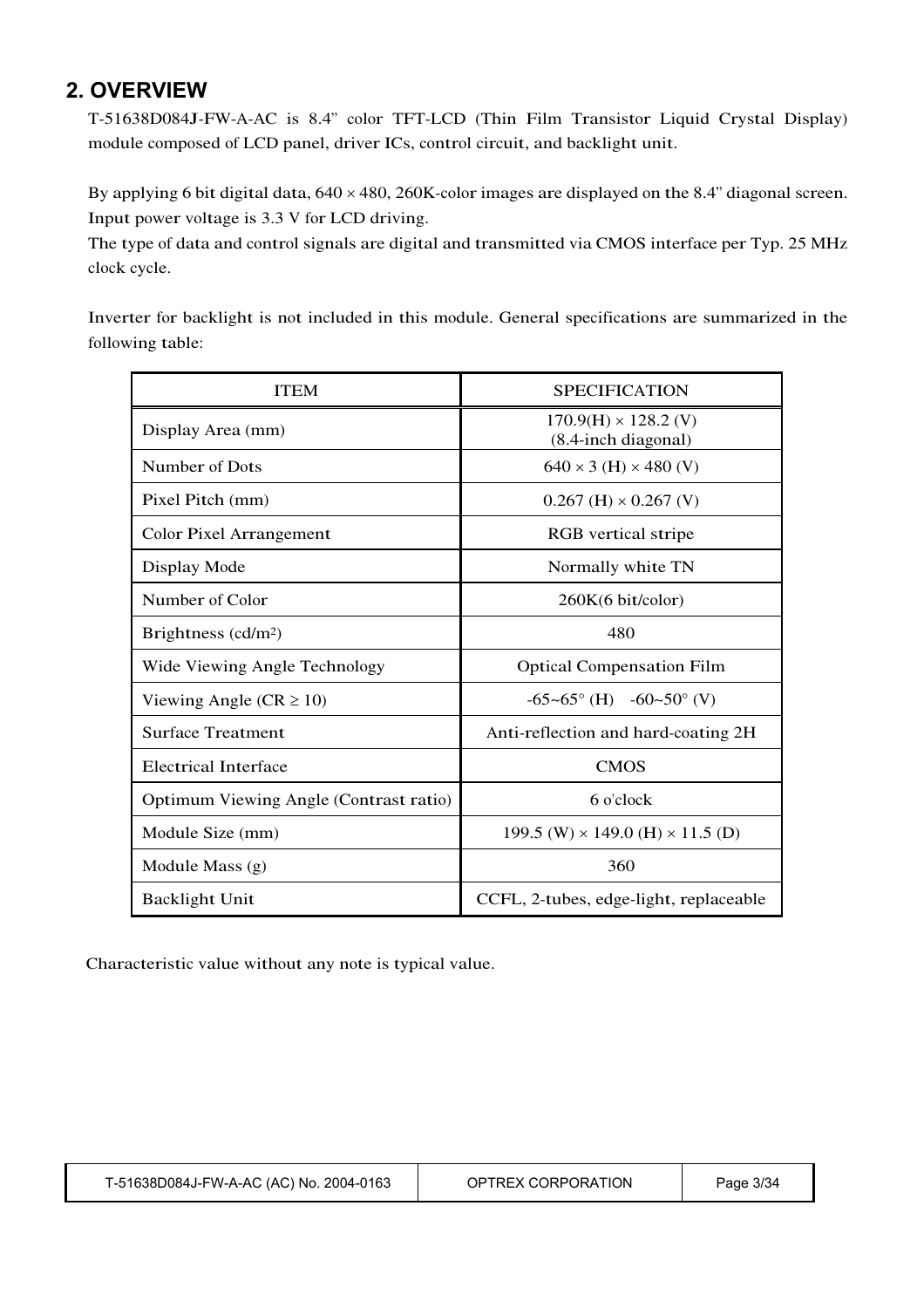### **3. ABSOLUTE MAXIMUM RATINGS**

| <b>ITEM</b>                                         | <b>SYMBOL</b>     | MIN.     | MAX. | <b>UNIT</b>     |
|-----------------------------------------------------|-------------------|----------|------|-----------------|
| Power Supply Voltage for LCD                        | <b>VCC</b>        | $\Omega$ | 4.0  | V               |
| Logic Input Voltage                                 | VI                | $\Omega$ | 6.0  | V               |
| Lamp Voltage                                        | VL                | 0        | 1500 | <b>Vrms</b>     |
| Lamp Current                                        | IL                | $\Omega$ | 8.0  | mArms           |
| Lamp Frequency                                      | FL                |          | 80   | kHz             |
| Note $1,2)$<br><b>Operation Temperature(Panel)</b>  | Top(Panel)        | $-20$    | 70   | $\rm ^{\circ}C$ |
| Note $2)$<br><b>Operation Temperature</b> (Ambient) | $T_{op(Ambient)}$ | $-20$    | 70   | $^{\circ}C$     |
| Note $2)$<br><b>Storage Temperature</b>             | $T_{\rm stg}$     | $-20$    | 80   | $\rm ^{\circ}C$ |

[Note]

1) Measured at the center of active area and at the center of panel back surface

2) Top, Tstg  $\leq 40^{\circ}$ C : 90%RH max. without condensation

Top, Tstg >  $40^{\circ}$ C : Absolute humidity shall be less than the value of 90%RH at 40°C without condensation.

### **4. ELECTRICAL CHARACTERISTICS**

| (1) TFT- LCD<br>Ambient Temperature: $Ta = 25^{\circ}C$ |      |               |      |      |      |             |                |
|---------------------------------------------------------|------|---------------|------|------|------|-------------|----------------|
| <b>ITEM</b>                                             |      | <b>SYMBOL</b> | MIN. | TYP. | MAX. | <b>UNIT</b> | Remarks        |
| Power Supply Voltage for LCD                            |      | <b>VCC</b>    | 3.0  | 3.3  | 3.6  |             | $*1)$          |
| Power Supply Current for LCD                            |      | ICC           | --   | 240  | 400  | mA          | $*2)$          |
| Permissive input ripple Voltage                         |      | VRP           |      | --   | 100  | $mVp-p$     | $VCC=\pm 3.3V$ |
|                                                         | High | VIH           | 2.4  | --   | 5.5  | V           |                |
| Logic Input Voltage                                     | Low  | VIL           | 0    | --   | 0.8  |             |                |

\*1) Power and signals sequence:



 $0 \leq t4 \leq 50$  ms



T-51638D084J-FW-A-AC (AC) No. 2004-0163 OPTREX CORPORATION Page 4/34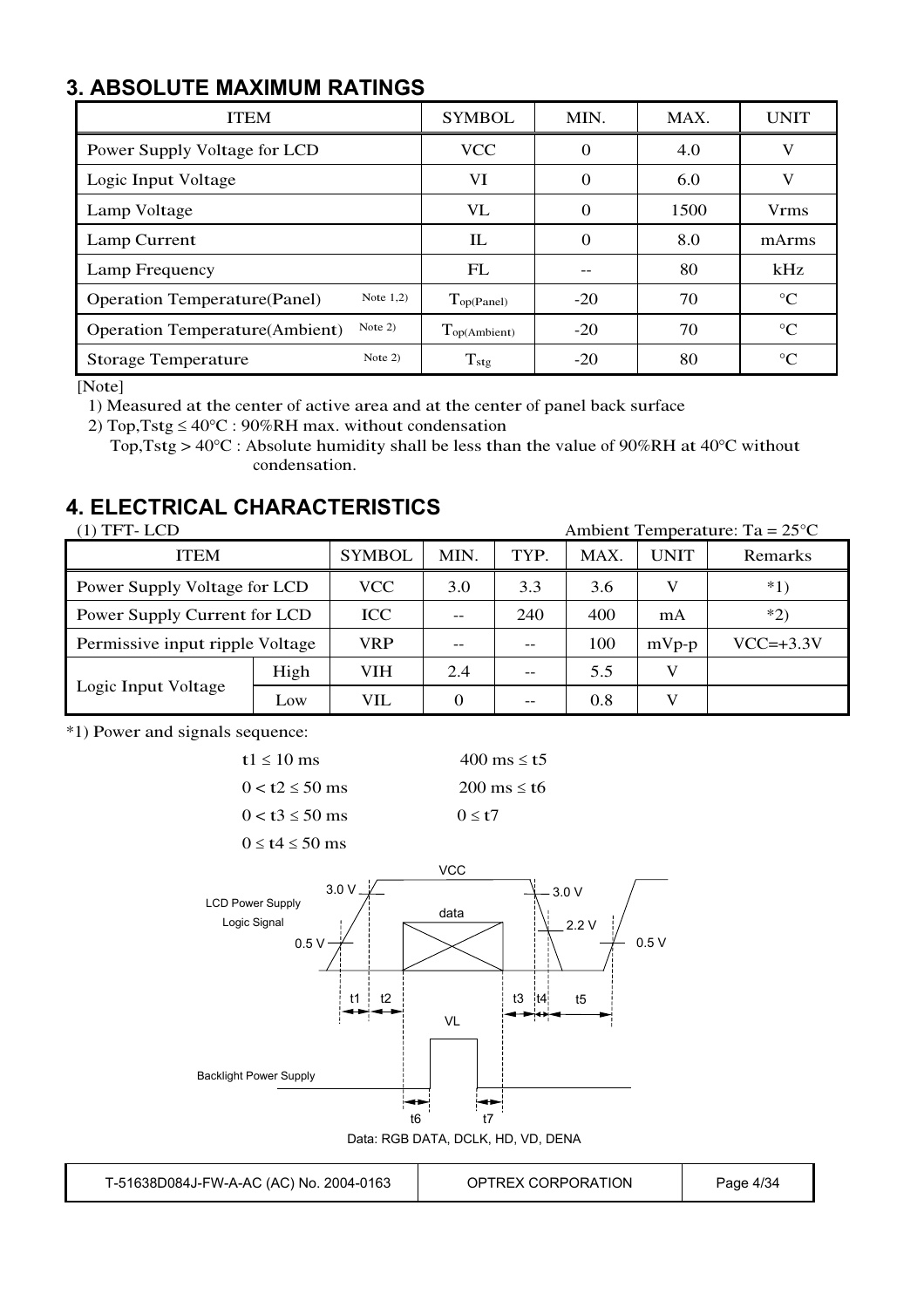VCC-dip conditions:

- 1) When  $2.6 \text{ V} \leq \text{VCC} < 3.0 \text{ V}$ , td  $\leq 10 \text{ ms}$
- 2) When  $VCC < 2.6$  V

VCC-dip conditions should also follow the power and signals sequence.



\*2) Typical current condition:

64- gray- bar-pattern

480 line mode

 $VCC = +3.3 V$ , f<sub>H</sub>=31.5 kHz, fv=60 Hz, f<sub>CLK</sub>= 25 MHz

| $Ta = 25^{\circ}C$<br>(2) Backlight |               |       |      |      |       |                                                        |  |  |
|-------------------------------------|---------------|-------|------|------|-------|--------------------------------------------------------|--|--|
| <b>ITEM</b>                         | <b>SYMBOL</b> | MIN.  | TYP. | MAX. | UNIT  | Remarks                                                |  |  |
| Lamp Voltage                        | VL            |       | 450  | $-$  | Vrms  | $IL = 6.5$ mArms                                       |  |  |
| Lamp Current                        | IL            | 3.0   | 6.5  | 7.0  | mArms | $*1, *5)$                                              |  |  |
| Lamp Frequency                      | FL            | 30    | --   | 60   | kHz   | $*2)$                                                  |  |  |
| <b>Starting Lamp Voltage</b>        | VS            | 670   |      | --   | Vrms  |                                                        |  |  |
| Lamp Life Time                      | LT            | 50000 | --   | --   | h     | *3),*4) IL = 6.5 mArms,<br><b>Continuous Operation</b> |  |  |

\*1) Lamp Current measurement method (The current meter is inserted in low voltage line.)



- \*2) Lamp frequency of inverter may produce interference with horizontal synchronous frequency, and this may cause horizontal beat on the display. Therefore, please adjust lamp frequency, and keep inverter as far from module as possible or use electronic shielding between inverter and module to avoid the interference.
- \*3) Lamp life time is defined as the time either when the brightness becomes 50% of the initial value, or when the starting lamp voltage does not meet the value specified in this table.
- \*4) The life time of the backlight depends on the ambient temperature. The life time will decrease under low/high temperature.

| T-51638D084J-FW-A-AC (AC) No. 2004-0163 | OPTREX CORPORATION | Page 5/34 |
|-----------------------------------------|--------------------|-----------|
|-----------------------------------------|--------------------|-----------|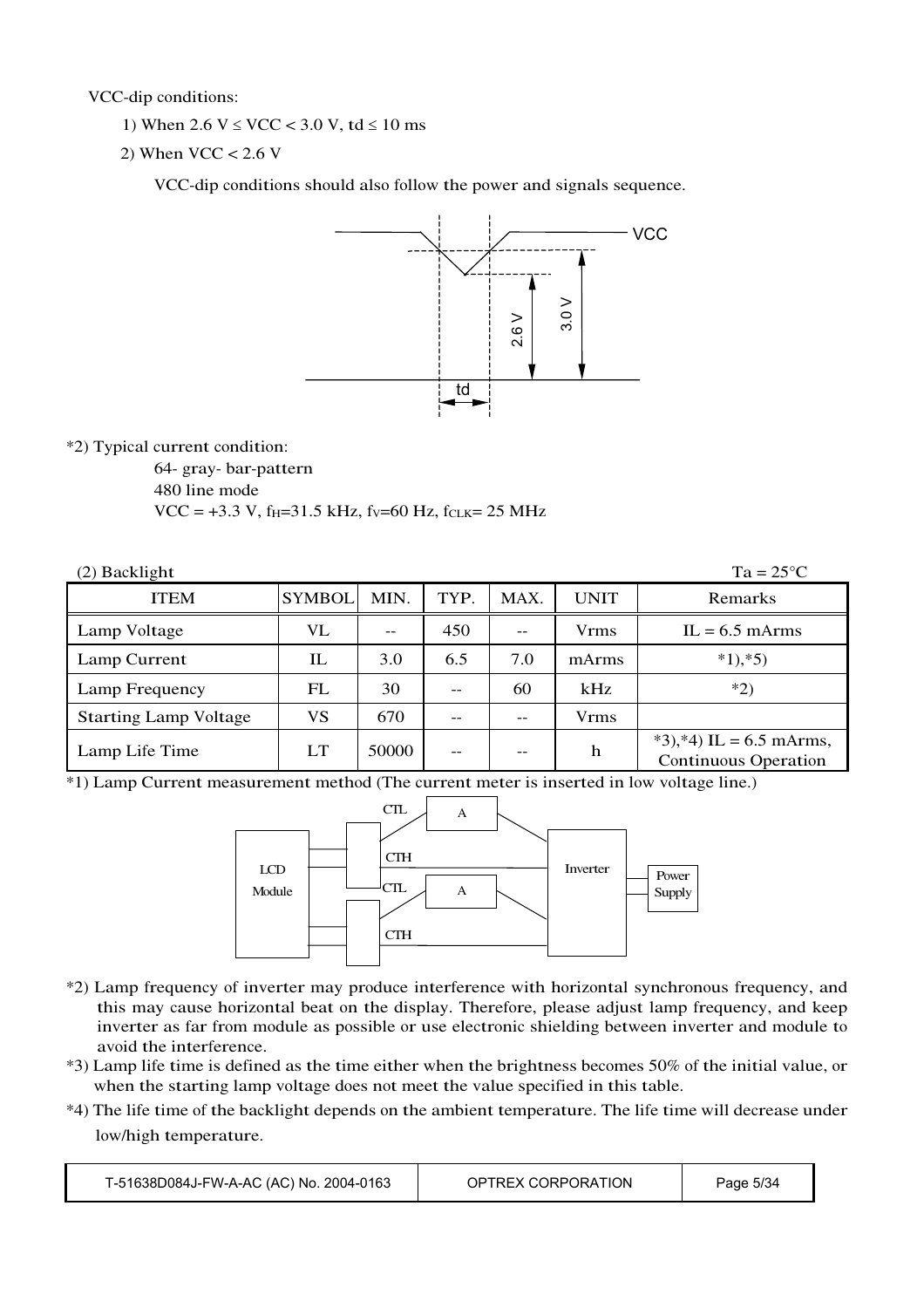#### \*5) Please use the inverter which has symmetrical current wave form as follows,

The degree of unbalance: less than 10%

The ratio of wave height: less than  $\sqrt{2} \pm 10\%$ 



The degree of unbalance =  $|I_{PH} - I_{PL}| / I \,$ rms  $\times 100\%$ ) The ratio of wave height =  $I_{PH}$ (or  $I_{PL}$ ) / Irms

CURRENT WAVE FORM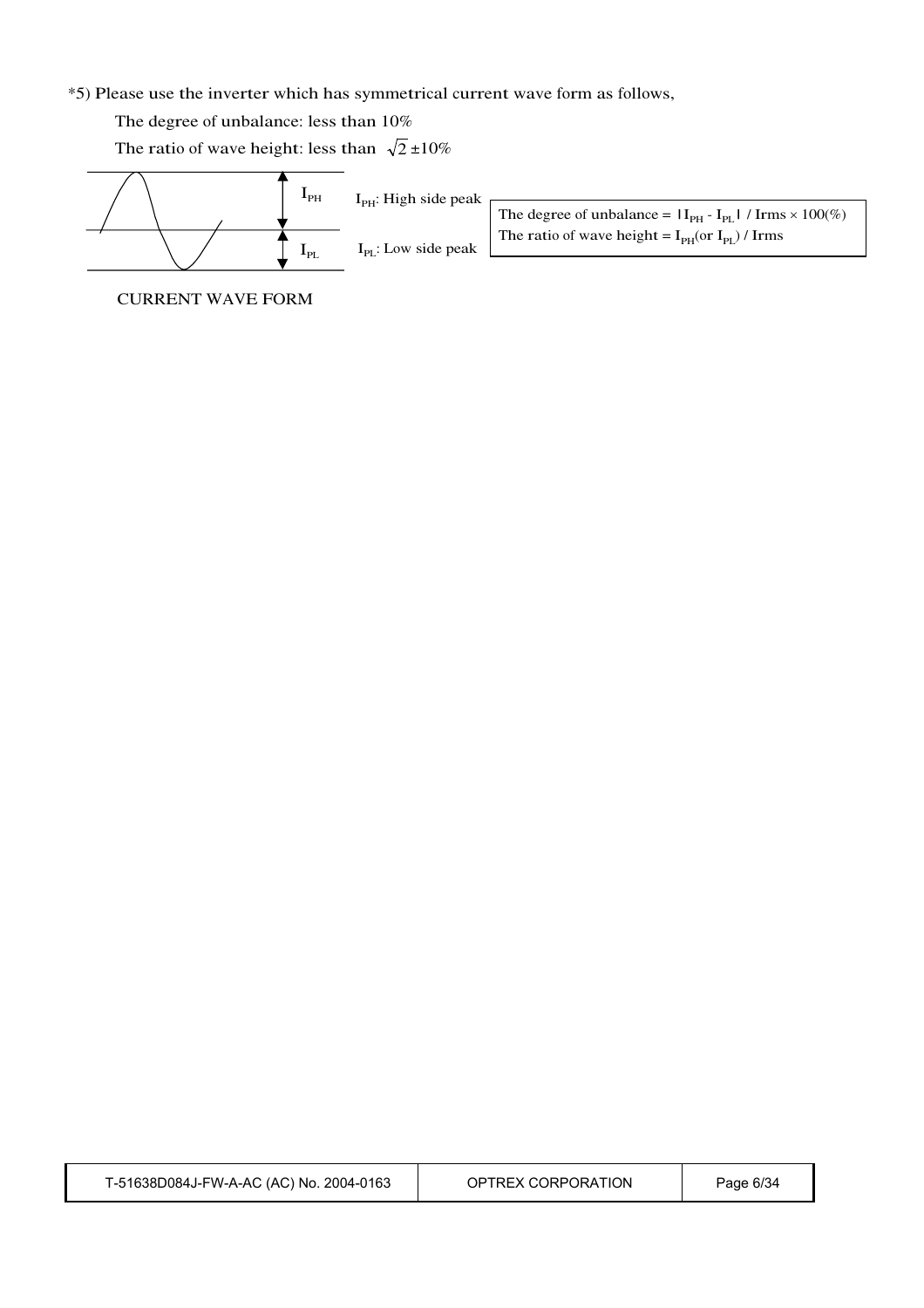### **5. INTERFACE PIN CONNECTION**

#### (1) CN 1(Interface Signal)

Used connector: DF9B-31P-1V(HIROSE)

Corresponding connector: DF9B-31S-1V(HIROSE)

| Pin No.        | Symbol         | Function                                                                |
|----------------|----------------|-------------------------------------------------------------------------|
| 1              | <b>GND</b>     |                                                                         |
| $\overline{2}$ | DCLK           | Clock signal for sampling catch data signal                             |
| 3              | HD             | Horizontal sync signal                                                  |
| $\overline{4}$ | <b>VD</b>      | Vertical sync signal                                                    |
| 5              | <b>GND</b>     |                                                                         |
| 6              | R <sub>0</sub> | Red data signal(LSB)                                                    |
| $\overline{7}$ | R1             | Red data signal                                                         |
| $8\,$          | R2             | Red data signal                                                         |
| 9              | R <sub>3</sub> | Red data signal                                                         |
| 10             | R <sub>4</sub> | Red data signal                                                         |
| 11             | R <sub>5</sub> | Red data signal(MSB)                                                    |
| 12             | <b>GND</b>     |                                                                         |
| 13             | G <sub>0</sub> | Green data signal(LSB)                                                  |
| 14             | G1             | Green data signal                                                       |
| 15             | G2             | Green data signal                                                       |
| 16             | G <sub>3</sub> | Green data signal                                                       |
| 17             | G <sub>4</sub> | Green data signal                                                       |
| 18             | G <sub>5</sub> | Green data signal(MSB)                                                  |
| 19             | <b>GND</b>     |                                                                         |
| 20             | B <sub>0</sub> | Blue data signal(LSB)                                                   |
| 21             | B1             | Blue data signal                                                        |
| 22             | B2             | Blue data signal                                                        |
| 23             | B <sub>3</sub> | Blue data signal                                                        |
| 24             | <b>B4</b>      | Blue data signal                                                        |
| 25             | B <sub>5</sub> | Blue data signal(MSB)                                                   |
| 26             | <b>GND</b>     |                                                                         |
| 27             | <b>DENA</b>    | Data enable signal(to settle the viewing area)                          |
| 28             | <b>VCC</b>     | 3.3 V Power Supply                                                      |
| 29             | <b>VCC</b>     | 3.3 V Power Supply                                                      |
| 30             | <b>TEST</b>    | This pin should be open. Test signal output for only internal test use. |
| 31             | <b>SC</b>      | Scan direction control. Low = Normal, $High = Reverse$                  |

\*) The shielding case is connected with GND

(2) CN 2 , CN 3 (Backlight)

#### Backlight-side connector: BHR-02(8.0)VS-1N(JST) Inverter-side connector: SM02(8.0)B-BHS(JST)

| Pin No. | Symbol     | <b>Function</b>     |
|---------|------------|---------------------|
|         | CTH.       | VBLH (High Voltage) |
|         | <b>CTI</b> | VBLL (Low Voltage)  |
|         |            |                     |

[Note]VBLH-VBLL <sup>=</sup> VL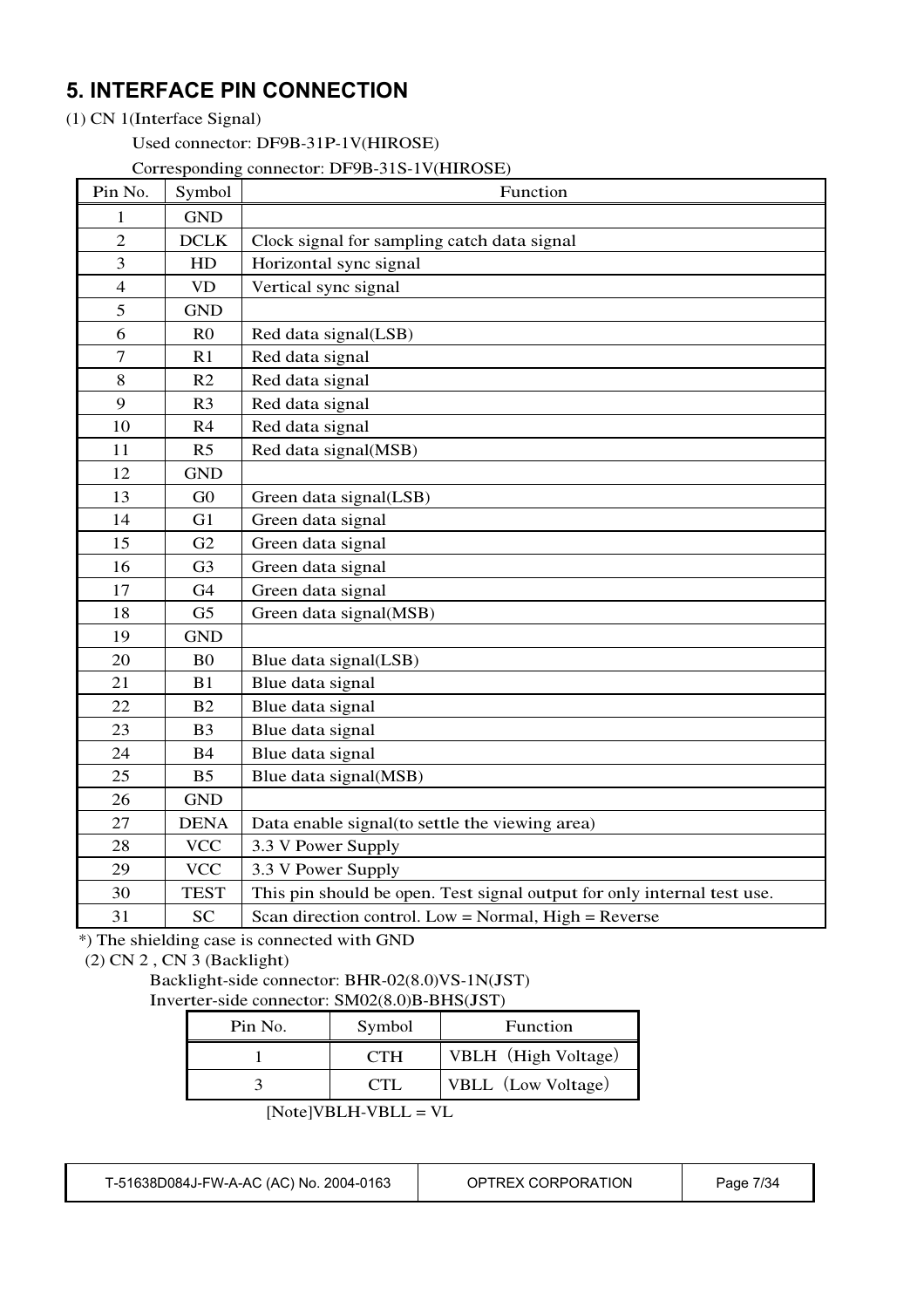### **6. INTERFACE TIMING**

| (1) Timing Specifications |  |  |
|---------------------------|--|--|
|                           |  |  |

|                                | <b>ITEM</b>                   | <b>SYMBOL</b>          | MIN.             | TYP.           | MAX.              | <b>UNIT</b> |
|--------------------------------|-------------------------------|------------------------|------------------|----------------|-------------------|-------------|
|                                | Frequency                     | fclk                   | 20               | 25             | 30                | <b>MHz</b>  |
| <b>DCLK</b>                    | Period                        | tclk                   | 33.3             | 40             | 50                | ns          |
|                                | Low Width                     | twcl                   | 10               | $- -$          | $-$               | ns          |
|                                | <b>High Width</b>             | twc <sub>H</sub>       | 10               | $-$            | $-$               | ns          |
| <b>DATA</b><br>(R, G, B, DEMA, | Set up time                   | t <sub>DS</sub>        | 5                | $-$            | $-$ -             | ns          |
| HD, VD)                        | Hold time                     | <b>t</b> <sub>DH</sub> | 5                |                | $-$ -             | ns          |
|                                | <b>Horizontal Active Time</b> | <b>t</b> HA            | 640              | 640            | 640               | tclk        |
|                                | <b>Horizontal Front Porch</b> | <b>t</b> HFP           | $\boldsymbol{0}$ | 16             | $\qquad \qquad -$ | tclk        |
|                                | <b>Horizontal Back Porch</b>  | <b>t</b> HBP           | 19               | 144            | $-$               | tclk        |
| <b>DENA</b>                    | <b>Vertical Active Time</b>   | $t_{VA}$               | 480              | 480            | 480               | $t_{\rm H}$ |
|                                | <b>Vertical Front Porch</b>   | tvFP                   | $\mathbf{1}$     | 10             | $-$               | th          |
|                                | <b>Vertical Back Porch</b>    | tv <sub>BP</sub>       | 8                | 35             | $-$               | th          |
|                                | Frequency                     | f <sub>H</sub>         | 27               | 31.5           | 38                | kHz         |
| HD                             | Period                        | $t_{\rm H}$            | 26.3             | 31.7           | 37.0              | $\mu s$     |
|                                | Low Width                     | twhl                   | 5                | 96             | $-$               | tclk        |
|                                | Frequency                     | $f_V$                  | 55               | 60             | 70                | Hz          |
| <b>VD</b>                      | Period                        | tv                     | 14.2             | 16.7           | 18.2              | ms          |
|                                | Low Width                     | twyl                   | $\overline{2}$   | $\overline{2}$ | --                | th          |

[Note]

1) DATA is latched at fall edge of DCLK in this timing specification.

2) Polarities of HD and VD are negative in this specification.

3) DENA (Data Enable) should always be positive polarity as shown in the timing specification.

4) DCLK should appear during all invalid period, and HD should appear during invalid period of frame cycle.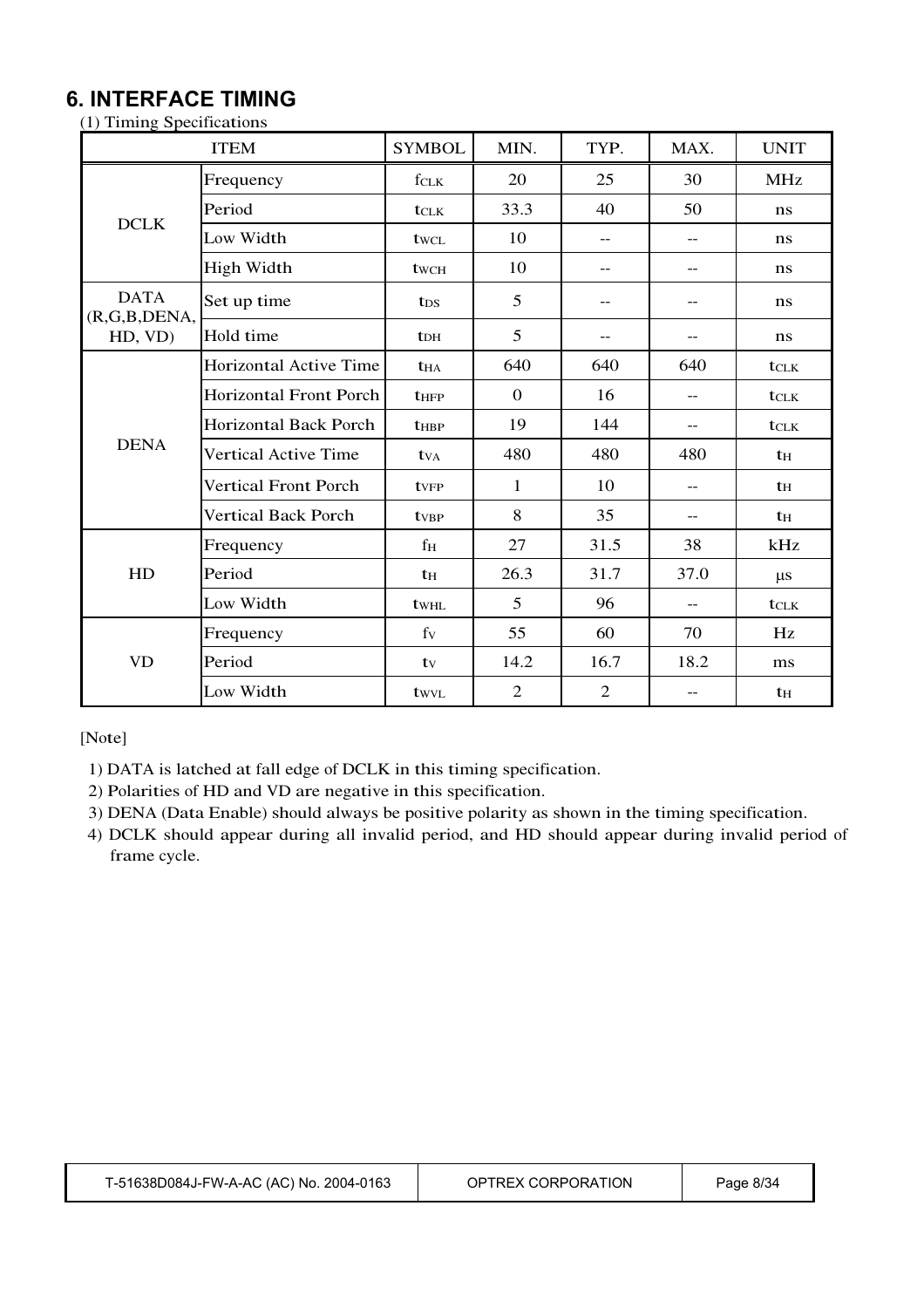#### (2) Timing Chart

a. Pixel Timing Chart



b. Horizontal Timing Chart

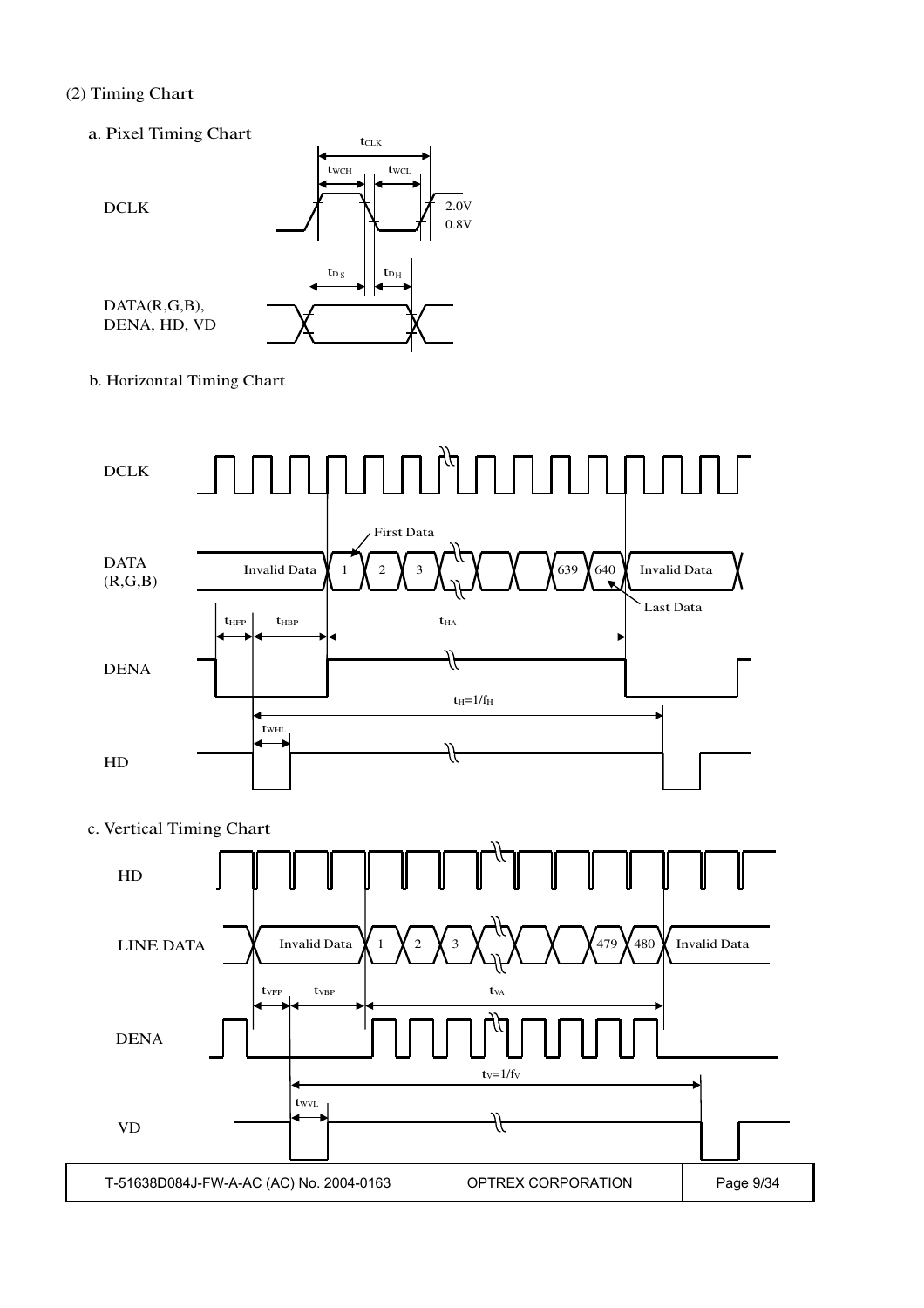## INPUT DATA R DATA G DATA B DATA  $\text{COLOR}$   $\text{R5}$  R4 R3 R2 R1 R0 G5 G4 G3 G2 G1 G0 B5 B4 B3 B2 B1 B0 MSB – I LSB MSB – I LSB MSB – I LSB MSB – I LSB BLACK 0 0 0 0 0 0 0 0 0 0 0 0 0 0 0 0 0 0 RED(63) 1 1 1 1 1 1 0 0 0 0 0 0 0 0 0 0 0 0  $GREEN(63) | 0 | 0 | 0 | 0 | 0 | 0 | 0 | 1 | 1 | 1 | 1 | 1 | 1 | 0 | 0 | 0 | 0 | 0 | 0$ BLUE(63) 0 0 0 0 0 0 0 0 0 0 0 0 1 1 1 1 1 1 CYAN 0 0 0 0 0 0 1 1 1 1 1 1 1 1 1 1 1 1 MAGENTA 1 1 1 1 1 1 0 0 0 0 0 0 1 1 1 1 1 1 YELLOW  $1$  1 1 1 1 1 1 1 1 1 1 1 1 1 1 1 1 1 0 0 0 0 0 0 0 0 0 BASIC COLOR CYAN WHITE 1 1 1 1 1 1 1 1 1 1 1 1 1 1 1 1 1 1 RED(1) 0 0 0 0 0 1 0 0 0 0 0 0 0 0 0 0 0 0 RED(2) 0 0 0 0 1 0 0 0 0 0 0 0 0 0 0 0 0 0 RED(62) 1 1 1 1 1 0 0 0 0 0 0 0 0 0 0 0 0 0 RED RED(63) 1 1 1 1 1 1 0 0 0 0 0 0 0 0 0 0 0 0 GREEN(1) 0 0 0 0 0 0 0 0 0 0 0 1 0 0 0 0 0 0  $GREEN(2) | 0 | 0 | 0 | 0 | 0 | 0 | 0 | 0 | 0 | 0 | 0 | 0 | 1 | 0 | 0 | 0 | 0 | 0 | 0 | 0$ GREEN(62) |  $0 \mid 0 \mid 0 \mid 0 \mid 0 \mid 0 \mid 0 \mid 1 \mid 1 \mid 1 \mid 1 \mid 1 \mid 1 \mid 0 \mid 0 \mid 0 \mid 0 \mid 0 \mid 0 \mid 0$ **GREEN** GREEN(63) 0 0 0 0 0 0 1 1 1 1 1 1 0 0 0 0 0 0 BLUE(1) 0 0 0 0 0 0 0 0 0 0 0 0 0 0 0 0 0 1 BLUE(2) 0 0 0 0 0 0 0 0 0 0 0 0 0 0 0 0 1 0 BLUE(62) 0 0 0 0 0 0 0 0 0 0 0 0 1 1 1 1 1 0 **BLUE** BLUE(63) 0 0 0 0 0 0 0 0 0 0 0 0 1 1 1 1 1 1

#### (3) Color Data Assignment

[Note]

1) Definition of gray scale

Color (n) --- n indicates gray scale level. Higher n means brighter level.

2) Data

1:High, 0: Low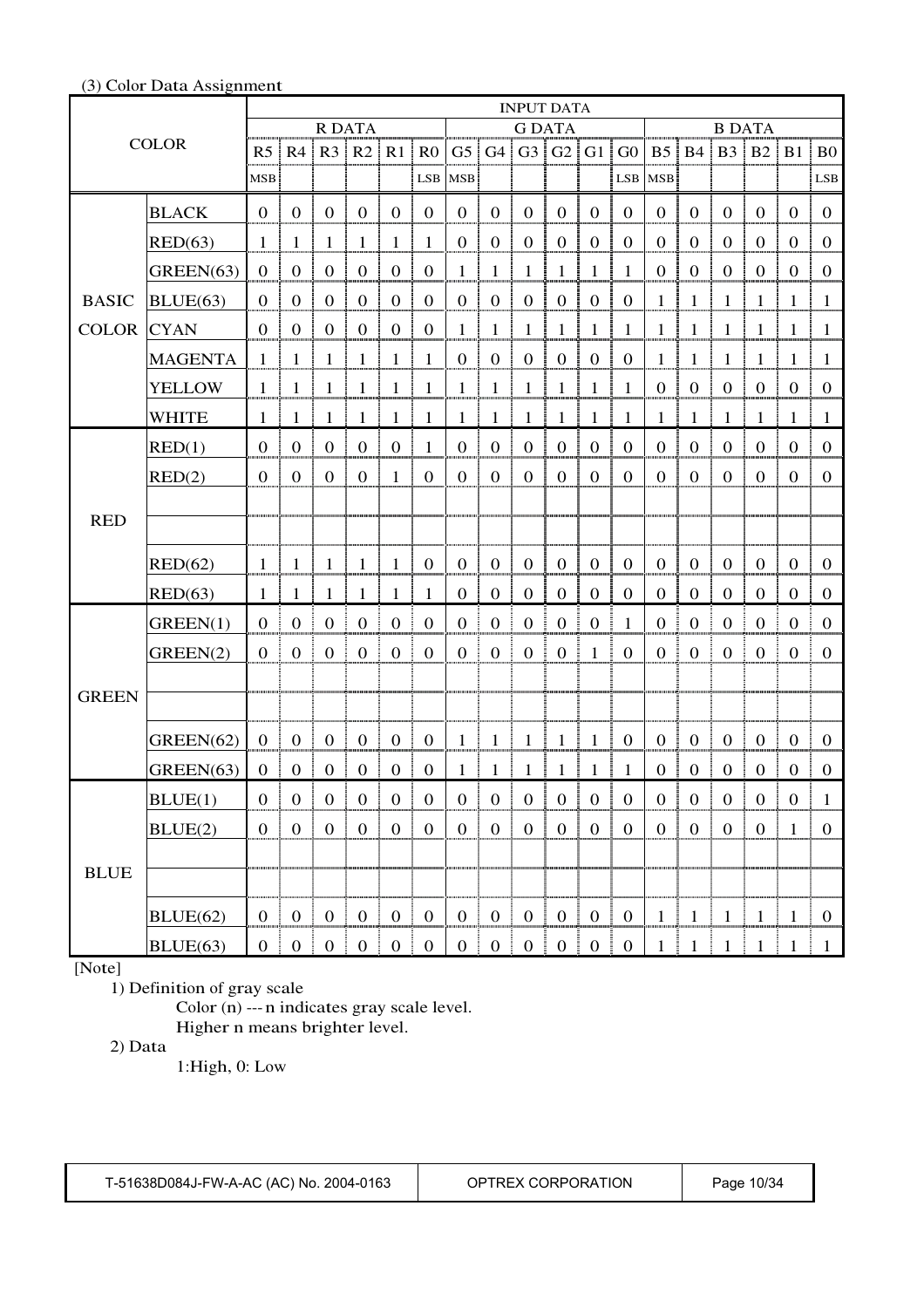#### (4) Display Position and Scan Direction

D(X,Y) shows the data number of input signal for LCD panel signal processing PCB.

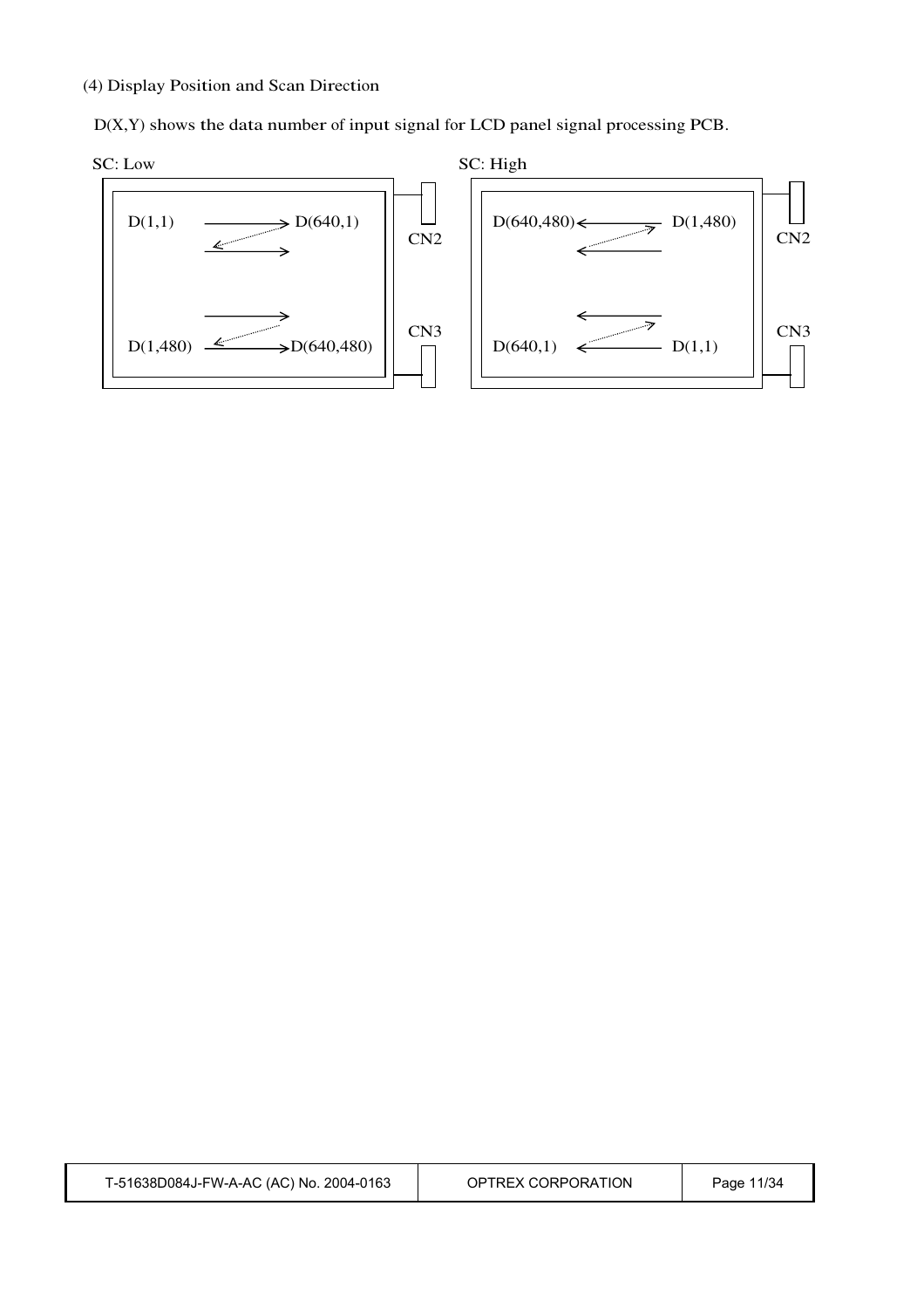### **7. BLOCK DIAGRAM**



### BACKLIGHT

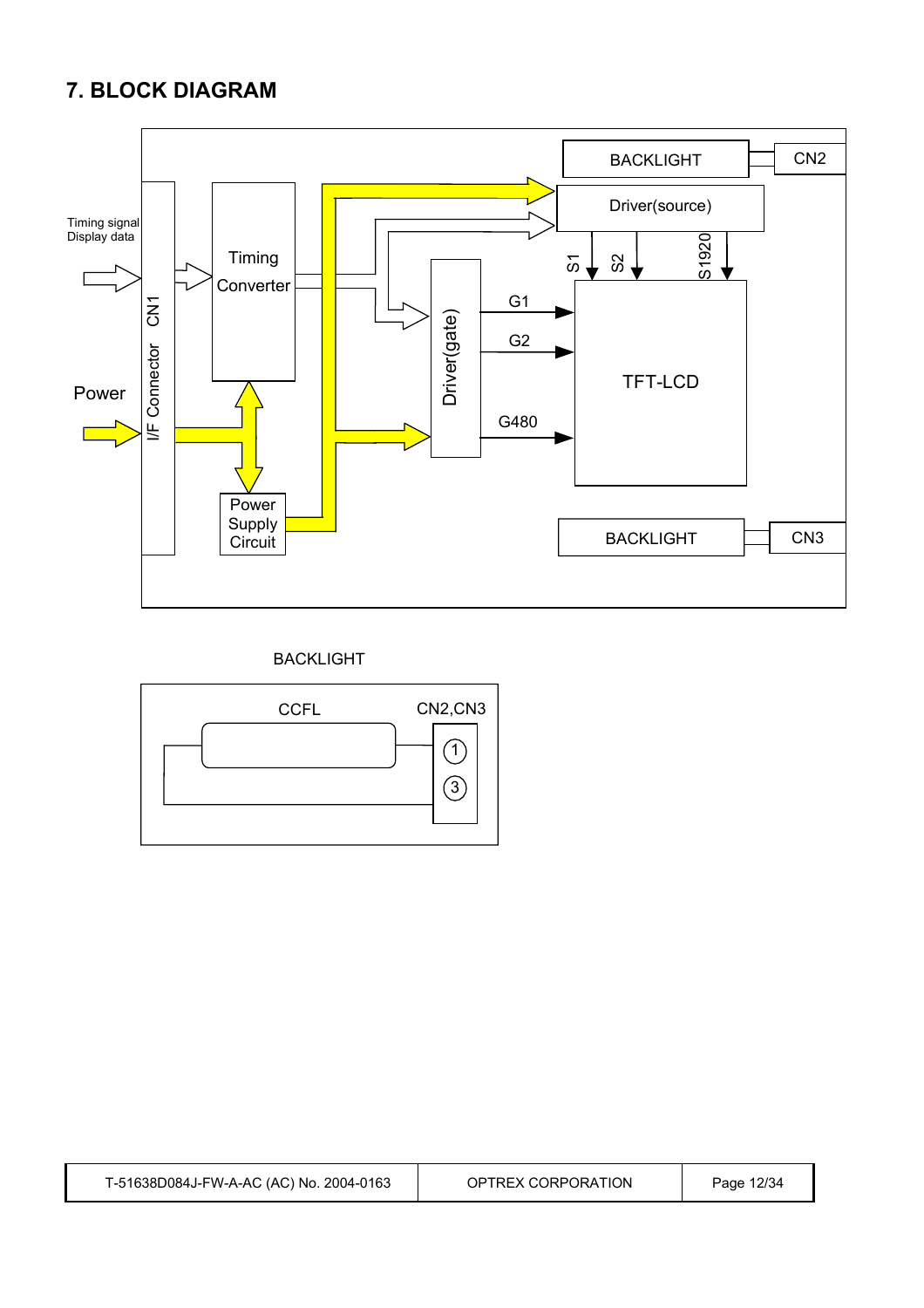### **8. MECHANICAL SPECIFICATIONS**

(1) Front Side

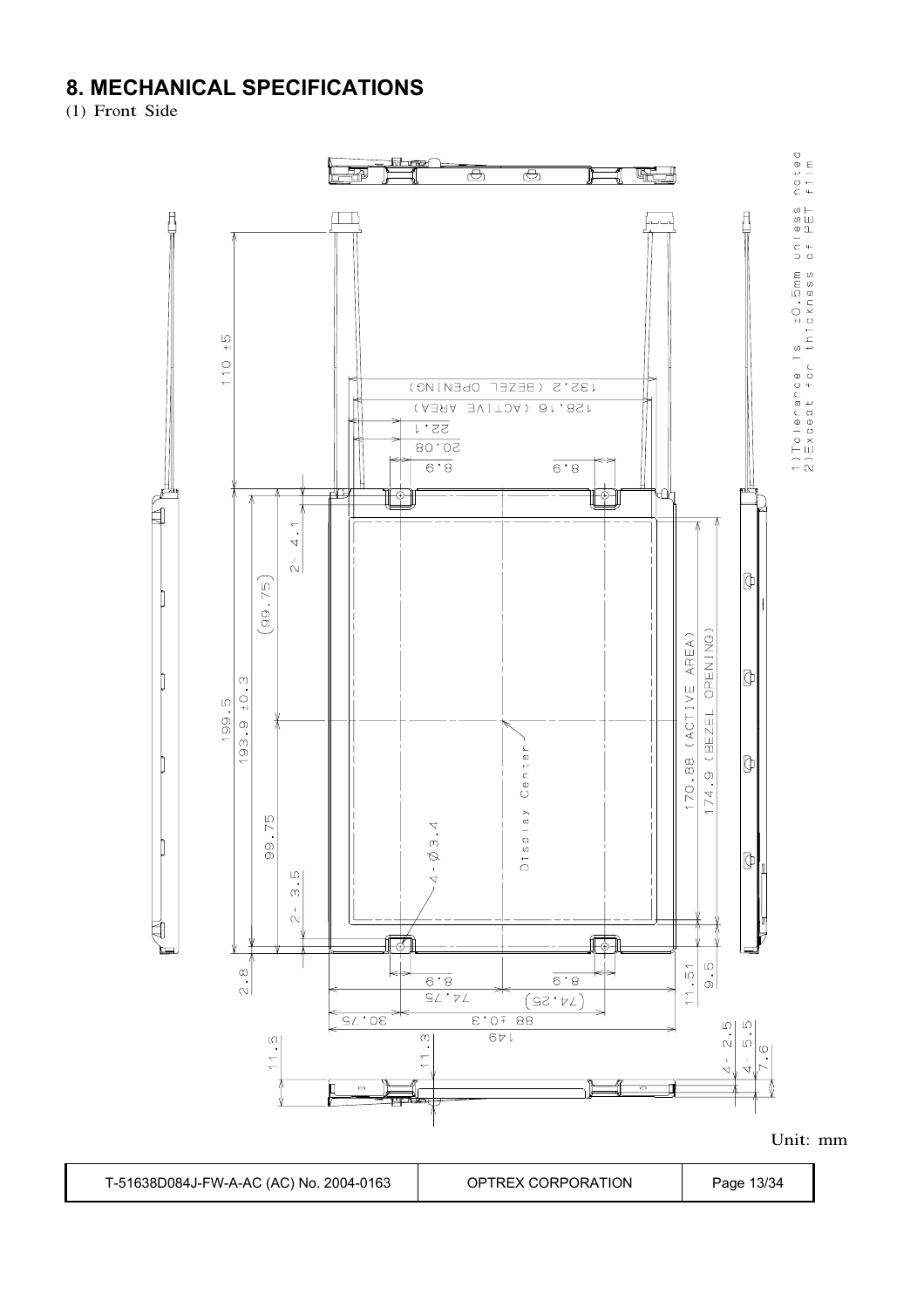

Unit: mm

[Note]

We recommend you referring to the detailed drawing for your design. Please contact our company sales representative when you need the detailed drawing.

| T-51638D084J-FW-A-AC (AC) No. 2004-0163 | OPTREX CORPORATION | Page 14/34 |
|-----------------------------------------|--------------------|------------|
|-----------------------------------------|--------------------|------------|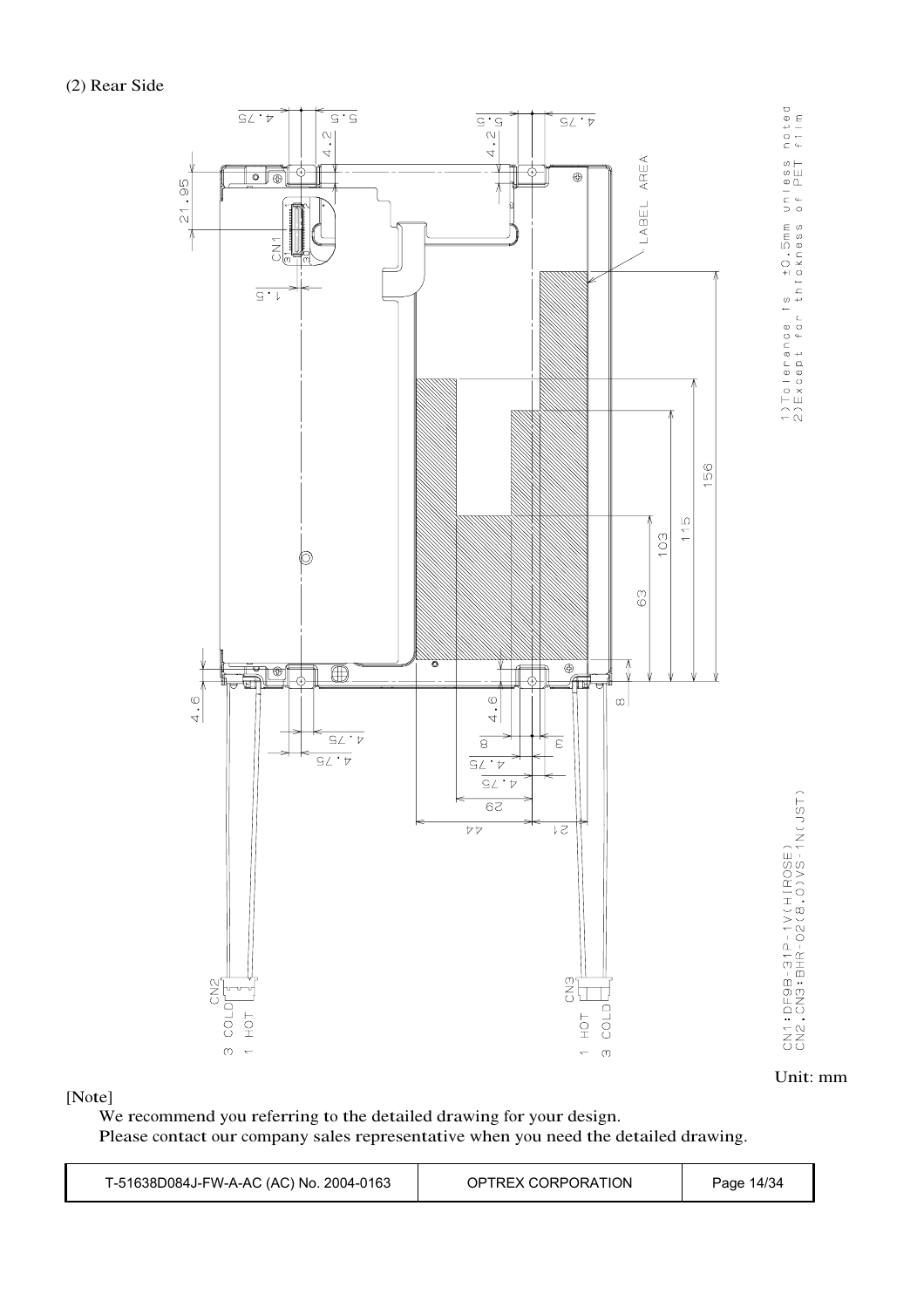### **9. OPTICAL CHARACTERISTICS**

|                       | Ta = $25^{\circ}$ C, VCC = 3.3 V, Input Signals: Typ. Values shown in Section 6 |                       |                             |            |            |                          |                   |                               |
|-----------------------|---------------------------------------------------------------------------------|-----------------------|-----------------------------|------------|------------|--------------------------|-------------------|-------------------------------|
| <b>ITEM</b>           |                                                                                 | <b>SYMBOL</b>         | <b>CONDITION</b>            | MIN.       | TYP.       | MAX.                     | <b>UNIT</b>       | Remarks                       |
| <b>Contrast Ratio</b> |                                                                                 | <b>CR</b>             | $\theta = \phi = 0^{\circ}$ | 300        | 500        | $-$                      | $-$               | $*1)*2*6$                     |
|                       |                                                                                 | Lw                    |                             | 300        | 400        | $- -$                    | cd/m <sup>2</sup> | $IL = 5.5 mArms$<br>$*1)*3*6$ |
| Luminance             |                                                                                 |                       | $\theta = \phi = 0^{\circ}$ | 350        | 480        | $\overline{\phantom{m}}$ | cd/m <sup>2</sup> | $IL=6.5mArms$<br>$*1)*3*6$    |
| Luminance Uniformity  |                                                                                 | $\Delta L$ w          | $\theta = \phi = 0^{\circ}$ | $-$        | $-$        | 30                       | $\%$              | $*1)*4*6$                     |
|                       |                                                                                 | <sub>tr</sub>         | $\theta = \phi = 0^{\circ}$ | $-$        | 6          | $- -$                    | ms                | $*1*5*6$                      |
| <b>Response Time</b>  |                                                                                 | tf                    | $\theta = \phi = 0^{\circ}$ | $-$        | 19         | $-$                      | ms                | $*1*5*6$                      |
|                       | Horizontal<br>$\phi$                                                            |                       | $-$                         | $-65 - 65$ | $-$        | $\circ$                  | $*1*6$            |                               |
| Viewing               | Vertical                                                                        | $\boldsymbol{\theta}$ | $CR \ge 10$                 | $-$        | $-60 - 50$ | $-$                      | $\circ$           | $*1*6$                        |
| Angle                 | Horizontal                                                                      | $\phi$                |                             | $-$        | $-80 - 80$ | $-$                      | $\circ$           | $*1*6)$                       |
|                       | Vertical                                                                        | $\theta$              | $CR \geq 5$                 | $-$        | $-75 - 55$ | $-$                      | $\circ$           | $*1*6$                        |
| <b>Image Sticking</b> |                                                                                 | tis                   | 2 <sub>h</sub>              | $- -$      | $-\,-$     | $\overline{2}$           | ${\bf S}$         | $*7)$                         |
|                       | Red                                                                             | Rx                    |                             | 0.528      | 0.558      | 0.588                    |                   |                               |
|                       |                                                                                 | Ry                    |                             | 0.297      | 0.327      | 0.357                    |                   |                               |
|                       | Green                                                                           | GX                    |                             | 0.288      | 0.318      | 0.348                    |                   |                               |
| Color                 |                                                                                 | Gy                    | $\theta = \phi = 0^{\circ}$ | 0.494      | 0.524      | 0.554                    | $- -$             | $*1*6$                        |
| Coordinates           | Blue                                                                            | Bx                    |                             | 0.125      | 0.155      | 0.185                    |                   |                               |
|                       |                                                                                 | By                    |                             | 0.108      | 0.138      | 0.168                    |                   |                               |
|                       | White                                                                           | Wx                    |                             | 0.281      | 0.311      | 0.341                    |                   |                               |
|                       |                                                                                 | Wy                    |                             | 0.297      | 0.327      | 0.357                    |                   |                               |

[Note]

These items are measured using CS1000(MINOLTA) for color coordinates, EZContrast(ELDIM) for viewing angle, and CS1000 or BM-5A(TOPCON) for others under the dark room condition (no ambient light) after more than 30 minutes from turning on the lamp unless noted.

#### Condition:  $FL = 60 kHz$

\*1) Measurement Point

Contrast Ratio, Luminance, Response Time, Viewing Angle, Color Coordinates: Display Center Luminance Uniformity: point  $1-5$  shown in a figure below



\*2) Definition of Contrast Ratio

CR=ON (White) Luminance / OFF(Black) Luminance

#### \*3) Definition of Luminance

Lw= ON (White) Luminance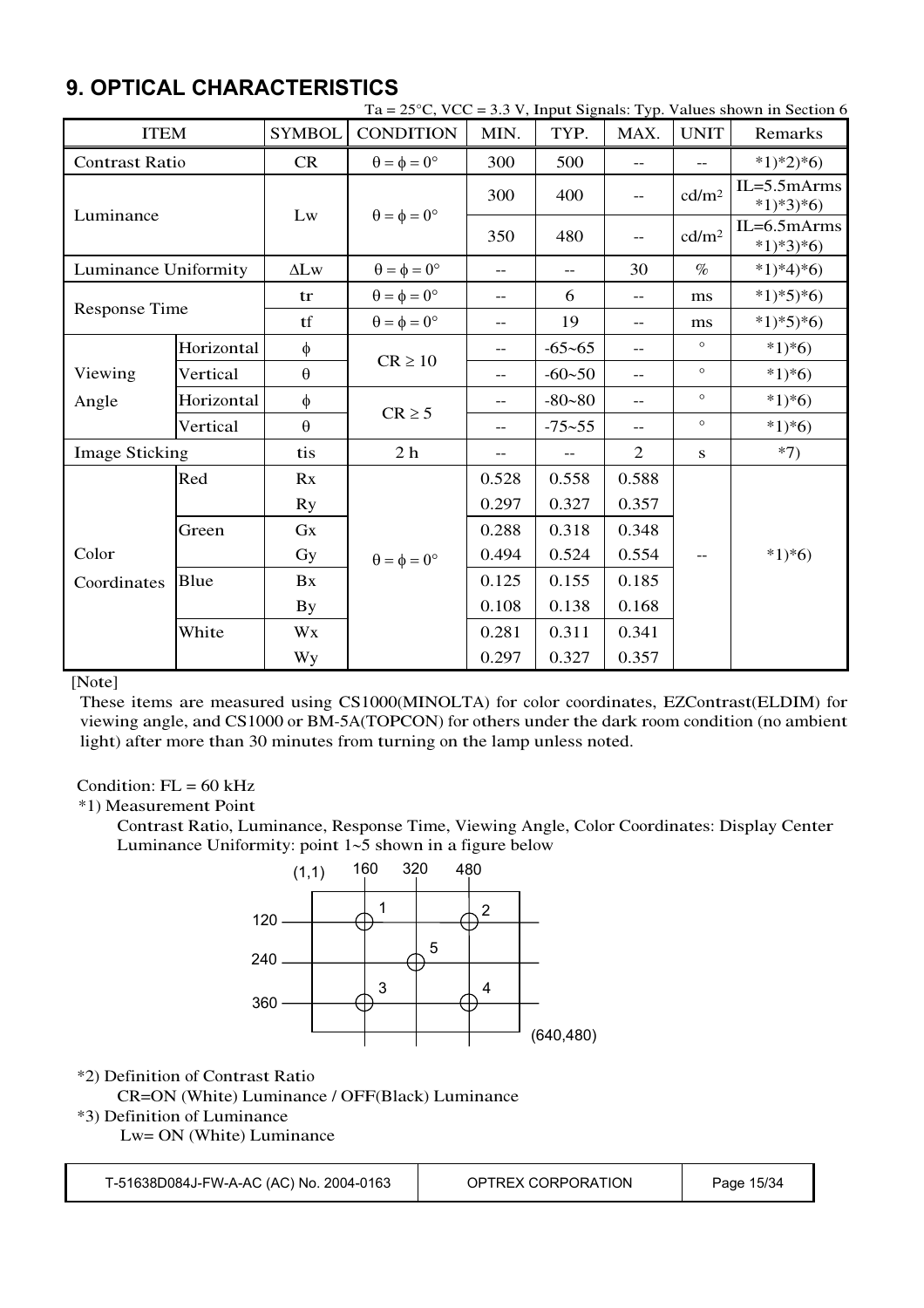- \*4) Definition of Luminance Uniformity  $\Delta$ Lw=[Lw(MAX)/Lw(MIN)-1]  $\times$  100
- \*5) Definition of Response Time White 90% 90% Luminance 10% Black 10%  $\begin{array}{c|c|c|c|c|c|c|c|c} \hline \text{tr} & \text{tr} & \text{tr} \end{array}$ \*6) Definition of Viewing Angle( $\theta$ , $\phi$ ) Upper $(+)$  $\phi$ θ  $Left(-)$  $\perp$  Right (+) LCD panel Lower $(-)$

\*7) Image Sticking

Continuously display the test pattern shown in the figure below for two-hours. Then display a completely white screen. The previous image shall not persist more than two seconds at 25°C.



TEST PATTERN FOR IMAGE STICKING TEST

| T-51638D084J-FW-A-AC (AC) No. 2004-0163 | OPTREX CORPORATION | Page 16/34 |
|-----------------------------------------|--------------------|------------|
|-----------------------------------------|--------------------|------------|